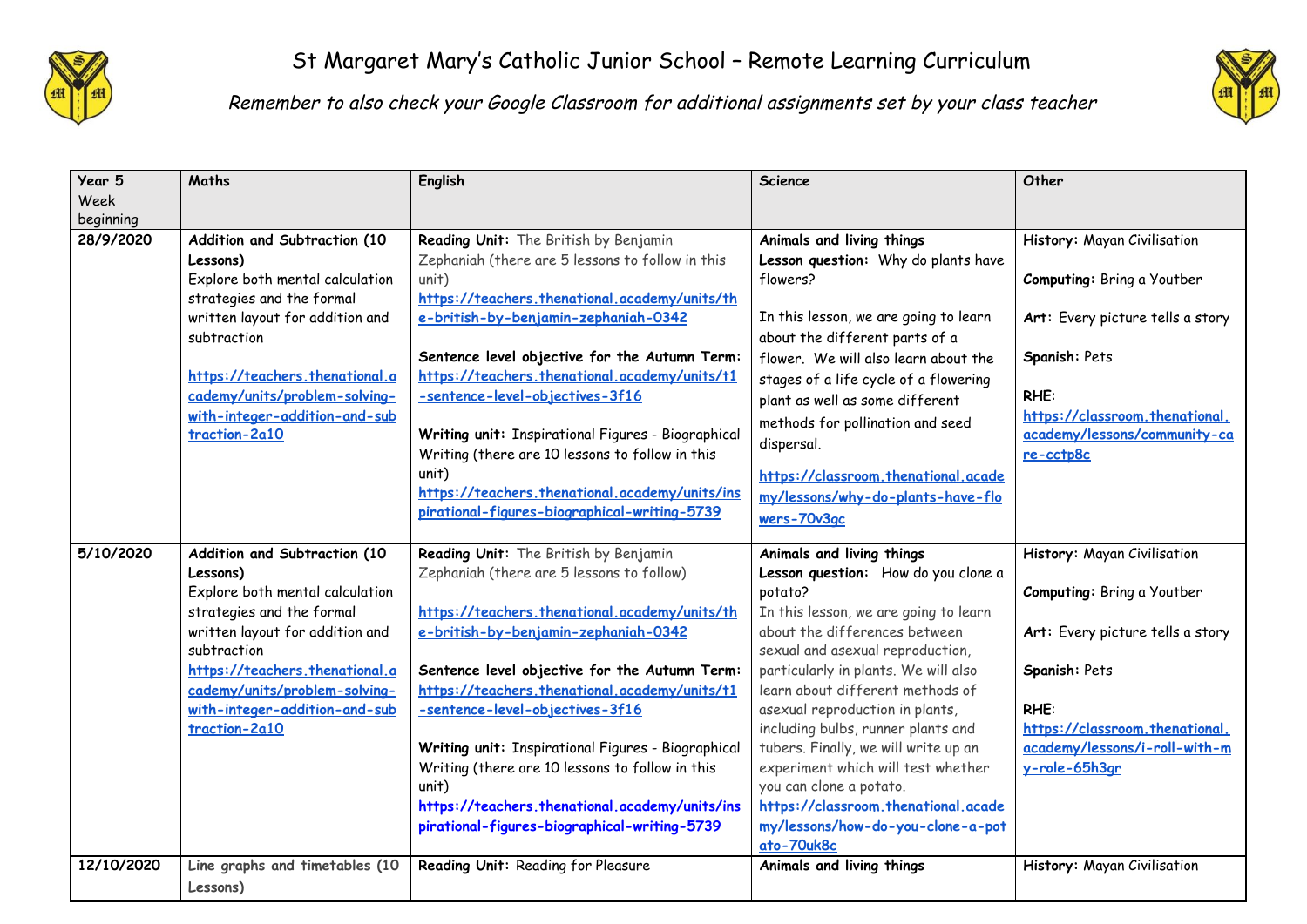|            | Interpret information in tables<br>and line graphs and solve<br>comparison, sum and difference<br>problems. Read and interpret<br>timetables.<br>https://teachers.thenational.a<br>cademy/units/line-graphs-and-<br>timetables-d842                                               | Choose a book and aim to finish that book this<br>week.<br>Sentence level objective for the Autumn Term:<br>https://teachers.thenational.academy/units/t1<br>-sentence-level-objectives-3f16<br>Writing unit: Oliver Twist - Narrative writing<br>(there are 30 lessons to follow in this unit)<br>https://teachers.thenational.academy/units/oli<br>ver-twist-narrative-writing-280c                                                                                                                              | Lesson question: How does the<br>lifecycle of an insect compare to an<br>amphibian?<br>In this lesson, we are going to learn<br>about the differences in the life<br>cycles of amphibians and insects. We<br>will learn what life cycles are as well<br>as focusing on metamorphosis.<br>https://classroom.thenational.acade<br>my/lessons/how-does-the-lifecycle-<br>of-an-insect-compare-to-an-amphi<br>bian-cmrked                                                                         | Computing: Bring a Youtber<br>Art: Every picture tells a story<br>Spanish: Pets<br>RHE:<br>https://classroom.thenational.<br>academy/lessons/we-are-a-jig<br>saw-6cv3ed                                |
|------------|-----------------------------------------------------------------------------------------------------------------------------------------------------------------------------------------------------------------------------------------------------------------------------------|--------------------------------------------------------------------------------------------------------------------------------------------------------------------------------------------------------------------------------------------------------------------------------------------------------------------------------------------------------------------------------------------------------------------------------------------------------------------------------------------------------------------|-----------------------------------------------------------------------------------------------------------------------------------------------------------------------------------------------------------------------------------------------------------------------------------------------------------------------------------------------------------------------------------------------------------------------------------------------------------------------------------------------|--------------------------------------------------------------------------------------------------------------------------------------------------------------------------------------------------------|
| 19/10/2020 | Line graphs and timetables (10<br>Lessons)<br>Interpret information in tables<br>and line graphs and solve<br>comparison, sum and difference<br>problems. Read and interpret<br>timetables.<br>https://teachers.thenational.a<br>cademy/units/line-graphs-and-<br>timetables-d842 | Reading Unit: Demon Dentist by David Walliams<br>(there are 5 lessons to follow in this unit)<br>https://teachers.thenational.academy/units/de<br>mon-dentist-by-david-walliams-6a57<br>Sentence level objective for the Autumn Term:<br>https://teachers.thenational.academy/units/t1<br>-sentence-level-objectives-3f16<br>Writing unit: Oliver Twist - Narrative writing<br>(there are 30 lessons to follow in this unit)<br>https://teachers.thenational.academy/units/oli<br>ver-twist-narrative-writing-280c | Animals and living things<br>Lesson question: Are the life cycles<br>of mammals all the same?<br>In this lesson, we will learn about<br>sexual reproduction in mammals. We<br>will also examine the life cycle of<br>mammals, particularly the gestation<br>period. Then, we will learn about the<br>different groups of mammals. Finally,<br>we will present and interpret data.<br>https://classroom.thenational.acade<br>my/lessons/are-the-life-cycles-of-<br>mammals-all-the-same-c4u3ar | History: Mayan Civilisation<br>Computing: Bring a Youtber<br>Art: Every picture tells a story<br>Spanish: Pets<br>RHE:<br>https://classroom.thenational.<br>academy/lessons/help-is-on-ha<br>nd-catpat |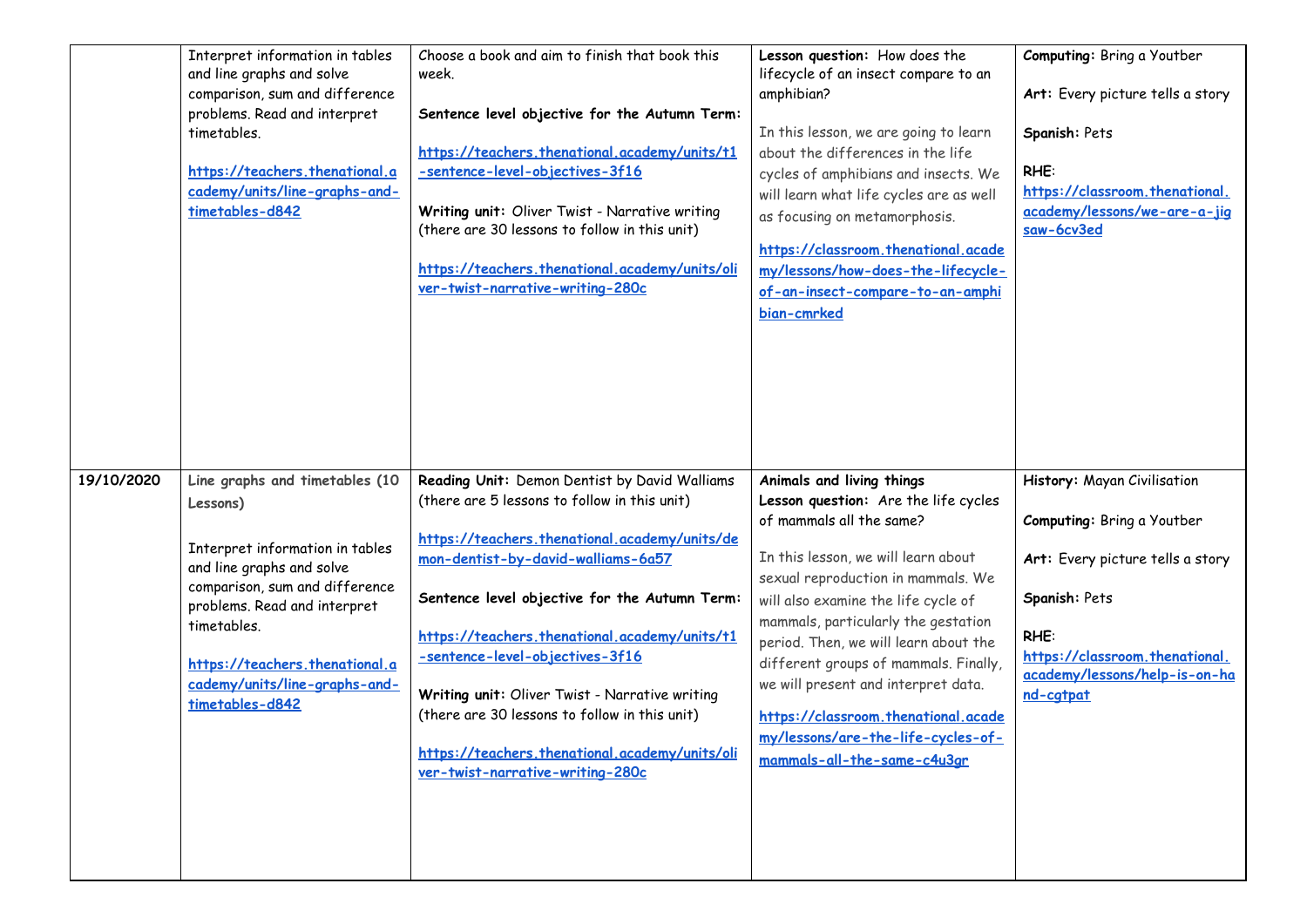| Half Term |                                                                                                                                                                                                                                                                                                                                                                                        |                                                                                                                                                                                                                                                                                                                                                                                                                                                                                                                    |                                                                                                                                                                                                                                                                                                                                                                                                                                                                                                                        |                                                                                                                                                                                                                                                                                           |
|-----------|----------------------------------------------------------------------------------------------------------------------------------------------------------------------------------------------------------------------------------------------------------------------------------------------------------------------------------------------------------------------------------------|--------------------------------------------------------------------------------------------------------------------------------------------------------------------------------------------------------------------------------------------------------------------------------------------------------------------------------------------------------------------------------------------------------------------------------------------------------------------------------------------------------------------|------------------------------------------------------------------------------------------------------------------------------------------------------------------------------------------------------------------------------------------------------------------------------------------------------------------------------------------------------------------------------------------------------------------------------------------------------------------------------------------------------------------------|-------------------------------------------------------------------------------------------------------------------------------------------------------------------------------------------------------------------------------------------------------------------------------------------|
| 2/11/2020 | Multiplication and division (15<br>Lessons)<br>Exploring factors, multiples,<br>square numbers, prime numbers<br>and composite numbers.<br>Exploring a range of calculation<br>strategies to multiply and divide<br>with increasingly large numbers,<br>including the formal written<br>layout.<br>https://teachers.thenational.a<br>cademy/units/multiplication-an<br>d-division-6f51 | Reading Unit: Demon Dentist by David Walliams<br>(there are 5 lessons to follow in this unit)<br>https://teachers.thenational.academy/units/de<br>mon-dentist-by-david-walliams-6a57<br>Sentence level objective for the Autumn Term:<br>https://teachers.thenational.academy/units/t1<br>-sentence-level-objectives-3f16<br>Writing unit: Oliver Twist - Narrative writing<br>(there are 30 lessons to follow in this unit)<br>https://teachers.thenational.academy/units/oli<br>ver-twist-narrative-writing-280c | Animals and living things<br>Lesson question: Why do birds lay<br>eggs?<br>In this lesson, we will learn about the<br>life cycle of a bird, particularly<br>focusing on a chicken. We will also<br>look at the differences between a<br>hatchling, nestling and fledgling. We<br>will discuss and label the anatomy of<br>a chicken egg. Finally, we will discuss<br>strategies which birds use to attract<br>mates.<br>https://classroom.thenational.acade<br>my/lessons/why-do-birds-lay-eggs-<br>6913 <sub>11</sub> | Geography: Map Skills<br>https://classroom.thenational.<br>academy/lessons/why-do-geogr<br>aphers-do-fieldwork-64tkec<br>DT: Mechanisms - Pulleys and<br>Gears<br>Spanish: Pets<br>RHE:<br>https://classroom.thenational.<br>academy/lessons/the-mayor-m<br>aking-ceremony-6wwp4c         |
| 9/11/2020 | Multiplication and division (15<br>Lessons)<br>Exploring factors, multiples,<br>square numbers, prime numbers<br>and composite numbers.<br>Exploring a range of calculation<br>strategies to multiply and divide<br>with increasingly large numbers,<br>including the formal written<br>layout.<br>https://teachers.thenational.a<br>cademy/units/multiplication-an<br>d-division-6f51 | Reading Unit: Reading for Pleasure<br>Choose a book and aim to finish that book this<br>week.<br>Sentence level objective for the Autumn Term:<br>https://teachers.thenational.academy/units/t1<br>-sentence-level-objectives-3f16<br>Writing unit: Oliver Twist - Narrative writing<br>(there are 30 lessons to follow in this unit)<br>https://teachers.thenational.academy/units/oli<br>ver-twist-narrative-writing-280c                                                                                        | Animals and living things<br>Lesson question: How do life cycles<br>compare across the animal kingdom?<br>In this lesson, we will be recapping<br>the life cycles of insects, amphibians,<br>mammals and birds. We will also be<br>completing an independent project<br>where we research the life cycle of<br>an animal of our choice.<br>https://classroom.thenational.acade<br>my/lessons/how-do-lifecycles-comp<br>are-across-the-animal-kingdom-6w<br>v32r                                                        | Geography: Map Skills<br>https://classroom.thenational.<br>academy/lessons/what-enquirie<br>s-are-geographers-currently-d<br>oing-74w32d<br>DT: Mechanisms - Pulleys and<br>Gears<br>Spanish: Pets<br>RHE:<br>https://classroom.thenational.<br>academy/lessons/i-have-a-dre<br>am-crtkid |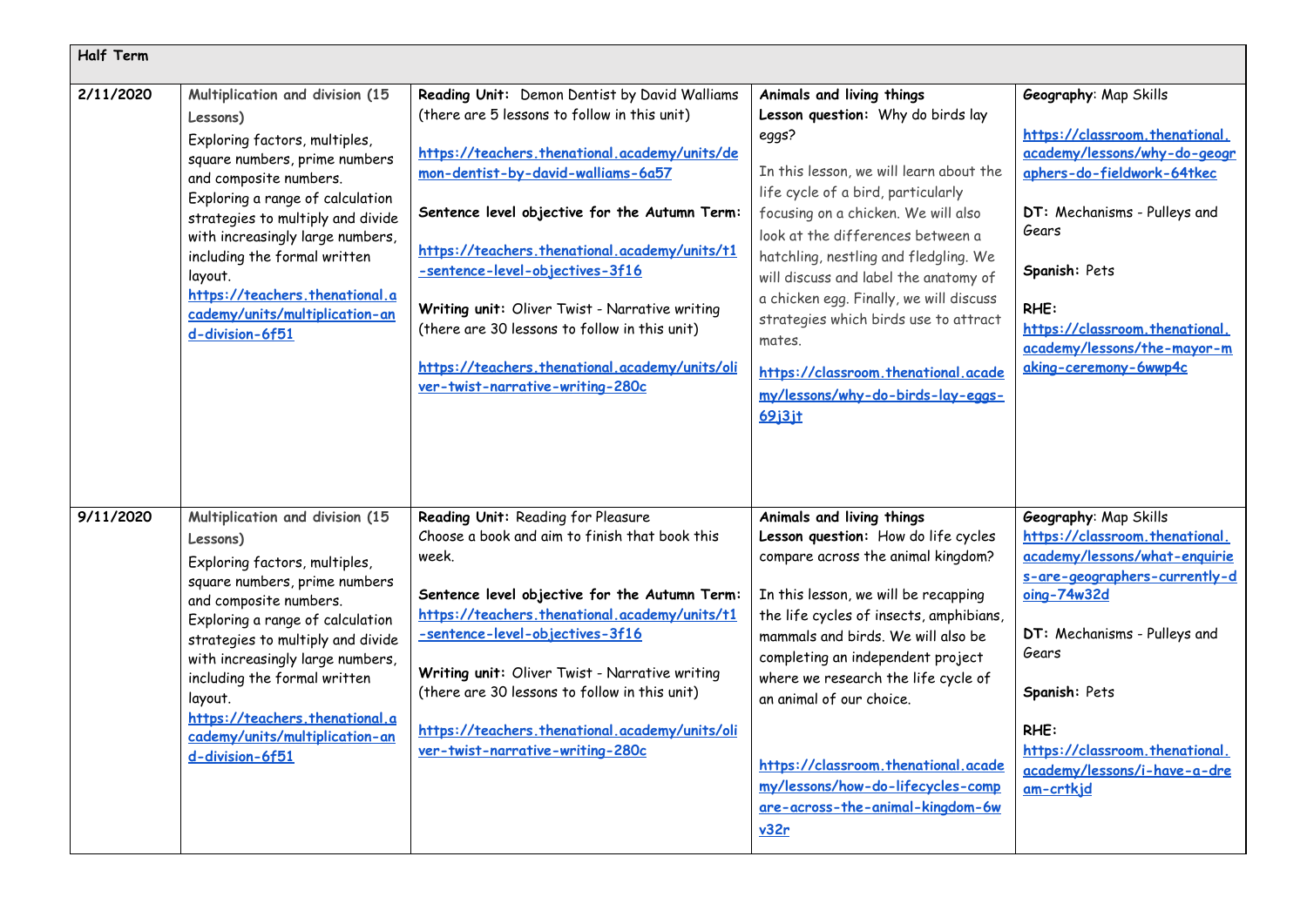| 16/11/2020 | Multiplication and division (15<br>Lessons)<br>Exploring factors, multiples,<br>square numbers, prime numbers<br>and composite numbers.<br>Exploring a range of calculation<br>strategies to multiply anddivide<br>with increasingly large numbers, | Reading Unit: History VIP: Mary Anning by Kay<br>Barnham (there are 5 lessons to follow in this<br>unit)<br>https://teachers.thenational.academy/units/his<br>tory-vip-mary-anning-by-kay-barnham-6b9b<br>Sentence level objective for the Autumn Term:<br>https://teachers.thenational.academy/units/t1                                                                                                                                                                            | <b>Changes to Materials</b><br>Lesson question: What happens<br>during a state change?<br>In this lesson, we find out what<br>happens to the arrangement and<br>behaviour of particles during a<br>change of state. Learn about the                                                                                                                                                                                                 | Geography: Map Skills<br>https://classroom.thenational.<br>academy/lessons/tools-of-field<br>work-maps-cnhp8t<br>DT: Mechanisms - Pulleys and<br>Gears                                                                                                                                        |
|------------|-----------------------------------------------------------------------------------------------------------------------------------------------------------------------------------------------------------------------------------------------------|-------------------------------------------------------------------------------------------------------------------------------------------------------------------------------------------------------------------------------------------------------------------------------------------------------------------------------------------------------------------------------------------------------------------------------------------------------------------------------------|-------------------------------------------------------------------------------------------------------------------------------------------------------------------------------------------------------------------------------------------------------------------------------------------------------------------------------------------------------------------------------------------------------------------------------------|-----------------------------------------------------------------------------------------------------------------------------------------------------------------------------------------------------------------------------------------------------------------------------------------------|
| 23/11/2020 | including the formal written<br>layout.<br>https://teachers.thenational.a<br>cademy/units/multiplication-an<br>d-division-6f51<br>Perimeter and area (10                                                                                            | -sentence-level-objectives-3f16<br>Writing unit: Oliver Twist - Narrative writing<br>(there are 30 lessons to follow in this unit)<br>https://teachers.thenational.academy/units/oli<br>ver-twist-narrative-writing-280c<br>Reading Unit: History VIP: Mary Anning by Kay                                                                                                                                                                                                           | properties of solids, liquids and gases<br>and how to identify changes of state<br>https://classroom.thenational.acade<br>my/lessons/what-happens-during-a-<br>state-change-c8wp6e<br><b>Changes to Materials</b>                                                                                                                                                                                                                   | Spanish: Pets<br>RHE:<br>https://classroom.thenational.<br>academy/lessons/i-have-rights<br>$-64v3et$<br>Geography: Map Skills                                                                                                                                                                |
|            | Lessons)<br>Calculating perimeter and area<br>of rectilinear and<br>non-rectilinear shapes.<br>https://teachers.thenational.a<br>cademy/units/area-and-perime<br>$ter-ea69$                                                                         | Barnham (there are 5 lessons to follow in this<br>unit)<br>https://teachers.thenational.academy/units/his<br>tory-vip-mary-anning-by-kay-barnham-6b9b<br>Sentence level objective for the Autumn Term:<br>https://teachers.thenational.academy/units/t1<br>-sentence-level-objectives-3f16<br>Writing unit: Oliver Twist - Narrative writing<br>(there are 30 lessons to follow in this unit)<br>https://teachers.thenational.academy/units/oli<br>ver-twist-narrative-writing-280c | Lesson question: What is a physical<br>change and how can we identify<br>them?<br>In this lesson, we find out what<br>happens during a physical change, look<br>at examples of physical changes and<br>complete our own investigation into<br>the physical change that occurs when<br>chocolate melts.<br>https://classroom.thenational.acade<br>my/lessons/what-is-a-physical-chan<br>ge-and-how-can-we-identify-them<br>$-6xqk8d$ | https://classroom.thenational.<br>academy/lessons/tools-of-field<br>work-surveys-and-questionnair<br>es-6qwk8c<br>DT: Mechanisms - Pulleys and<br>Gears<br>Spanish: Pets<br>RHE:<br>https://classroom.thenational.<br>academy/lessons/beautiful-expl<br>osions-6hh3qt                         |
| 30/11/2020 | Perimeter and area (10<br>Lessons)<br>Calculating perimeter and area<br>of rectilinear and<br>non-rectilinear shapes.<br>https://teachers.thenational.a<br>cademy/units/area-and-perime<br>$ter-ea69$                                               | Reading Unit: Reading for Pleasure<br>Choose a book and aim to finish that book this<br>week.<br>Sentence level objective for the Autumn Term:<br>https://teachers.thenational.academy/units/t1<br>-sentence-level-objectives-3f16<br>Writing unit: School Uniform - Persuasive<br>Writing (there are 10 lessons to follow in this<br>unit)<br>https://teachers.thenational.academy/units/sc<br>hool-uniform-persuasive-writing-4ef1                                                | <b>Changes to Materials</b><br>Lesson question: What is a chemical<br>change and how can we identify<br>them?<br>https://classroom.thenational.acade<br>my/lessons/what-is-a-chemical-rea<br>ction-and-how-can-we-identify-the<br>$m-c4t34d$                                                                                                                                                                                        | Geography: Map Skills<br>https://classroom.thenational.<br>academy/lessons/tools-of-field<br>work-surveys-and-questionnair<br>es-6awk8c<br>DT: Mechanisms - Pulleys and<br>Gears<br>Spanish: Pets<br>RHE:<br>https://classroom.thenational.<br>academy/lessons/hazards-in-th<br>e-home-6mt68c |